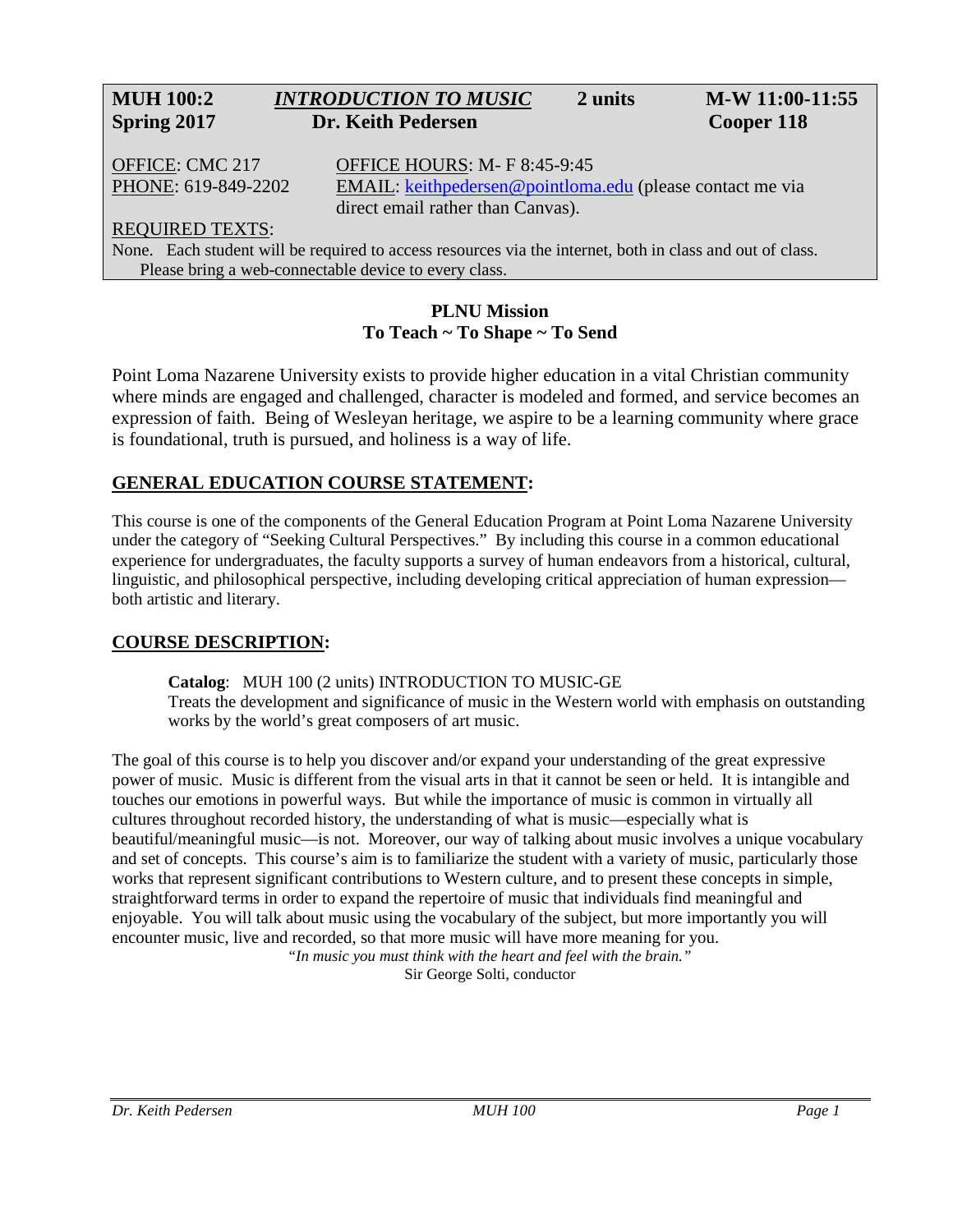# *Institutional and GE Learning Outcomes*

Blue text and shading indicate the GE Learning Outcomes (GELOs) addressed in this class.

### **Context: Learning, Informed by our Faith in Christ**

**ILO #1:** Students will acquire knowledge of human cultures and the physical and natural world while developing skills and habits that foster life-long learning

**GELO 1a**. **Written: Students will be able to effectively express ideas and information to others through written communication.**

**GELO 1d. Critical Thinking: Students will be able to examine, critique, and synthesize information in order to arrive at reasoned conclusions.**

**Context: Growing, In a Christ-Centered Faith Community**

**ILO #2:** Students will develop a deeper and more informed understanding of self and others as they negotiate complex environments

**GELO 2a. Students will develop an understanding of self that fosters personal wellbeing.** 

**GELO 2b. Students will understand and appreciate diverse forms of artistic expression.** 

**Context: Serving, In a Context of Christian Faith**

**ILO#3:** Students will serve locally and/or globally in vocational and social settings

# **COURSE OBJECTIVES (Learning Outcomes):**

- Music Concepts: You will be able to recognize and describe basic music concepts (such as form, harmony, melody, and rhythm) using correct terminology. **(ILO #1; GELO 1a—WASC #1, 2, 3, 4—Music GELO)**
- Historical Perspectives: You will demonstrate an understanding of historical/cultural perspectives about music. (**ILO #2; GELO 2b—WASC #3, 4—Music GELO**)
	- develop your musical perception through active listening to various musical styles: classical, contemporary, and world music (**GELO 2a, GELO 2b**)
	- analyze music you hear to place it in its correct style period. (**GELO 1d, GELO 2b)**
- Engagement with Live Performance: You will evaluate and articulate personal experiences through attending and writing about live concerts. (**ILO #1, ILO #2**; **GELO 1a, GELO 2b—WASC 1, 4— Music GELO)**
- Explore emotional responses to music (**ILO #2; GELO 2a, GELO 2b—WASC 4)**
	- You will explore, describe, share and compare emotional responses to this music. (**GELO 2b**)
	- **You will value and find personal relevance and meaning in music which you have never heard before. (GELO 2a, GELO 2b)**

# **COURSE REQUIREMENTS, POLICIES & GUIDELINES:**

1. *Attendance*: Prompt attendance and active, informed participation in all class meetings is expected. According to university policy, students missing more than 3 classes are subject to de-enrollment from the course and a grade of "F" or "NC". Six or more unexcused absences will result in de-enrollment. Deenrollment may have serious consequences on residence, athletic, and scholarship requirements; it may also necessitate a reduction or loss in a student's financial aid. Exceptions to this policy are certain university sponsored activities approved in writing by the Provost, family emergencies, and medical emergencies for which I must receive written notification from your doctor. (If you do decide to drop the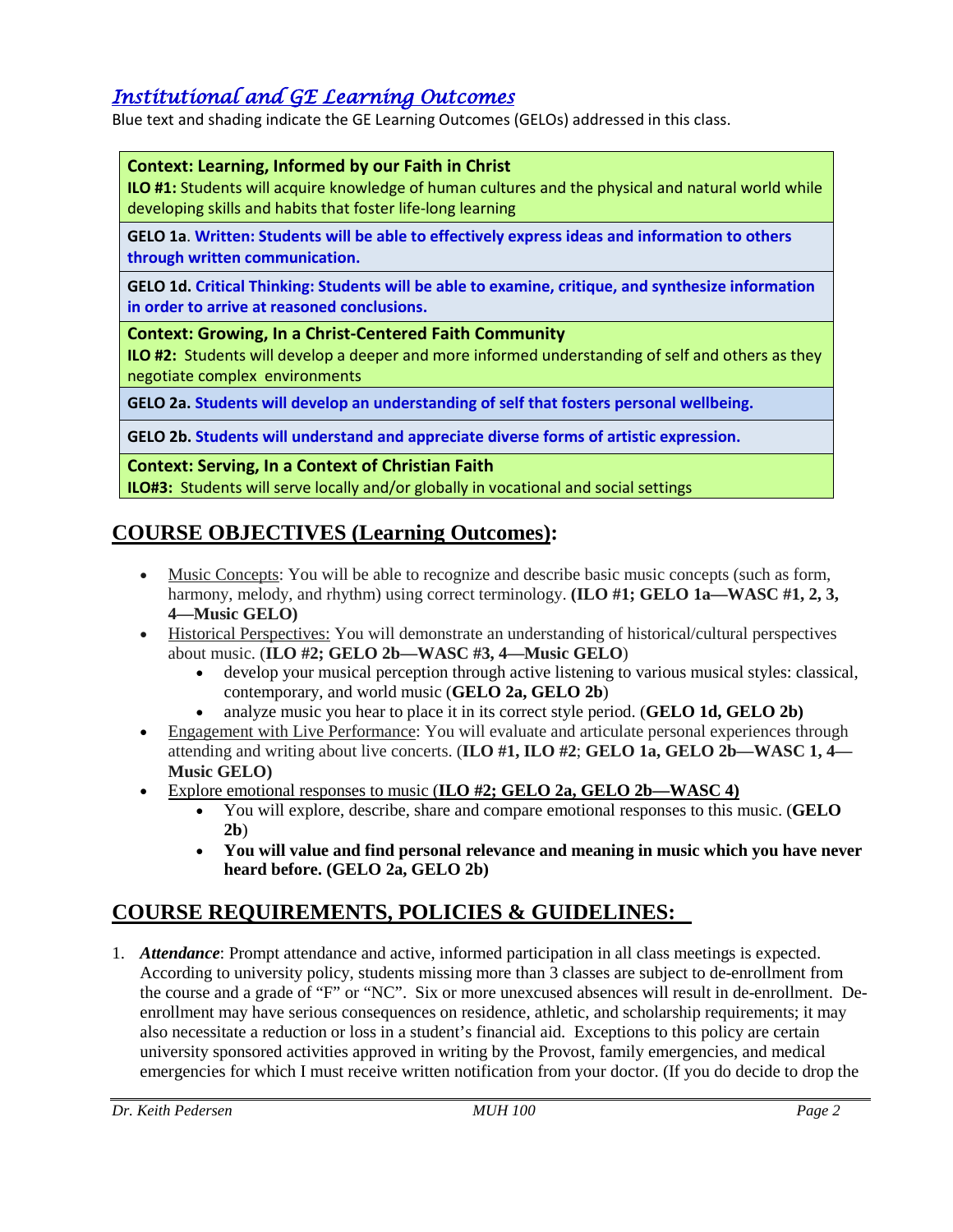course for any reason, please let me know by email so that I can officially remove you from my grade roster and class lists—and not worry about what has happened to you. I'd like you to make such decisions/communications during the first two weeks of classes.) [http://catalog.pointloma.edu/content.php?catoid=14&navoid=1089#Class\\_Attendance](http://catalog.pointloma.edu/content.php?catoid=14&navoid=1089#Class_Attendance)

If you must be absent, please email me in advance, or ASAP if you are sick. If you must leave class early, please let me know before class. Communication regarding attendance is crucial.

- 2. *Class Preparation*: Complete all readings and assignments. These should be prepared in advance of the class scheduled/due date unless otherwise specified. Almost all assignments will be submitted on Canvas. WASC standards recommend 2 hours of outside class work for every hour in class. While some of our classes may require more time than this, I have tried to balance the course to average this standard over the course of the semester. Listening preparation for exams can also be done in small chunks on your way to dorms, classes, meals, etc.
- 3. *Methods used in this course:* In this class we will use lecture, listening, discussion, student response, and student presentations.
- 4. *Class Participation*: The overall quality of your class participation rests upon attendance, written responses, and contributions to class discussions. Please bring an internet-accessible device to each class and use them for class related activities, remembering, however, that you are expected to refrain from any form of electronic communication, web-surfing, or social media during class.
- 5. *Assignments*: Completion of all assignments is required.
	- a. Assignments/exams may not be made up.
	- b. It is your responsibility to see to it that I receive your work, usually submitted on Canvas.
	- c. Each assignment must follow format given and be completed on or before deadlines.
	- d. Late assignments will not be accepted either in person, by email, or in my mailbox (unless you and I have communicated prior to the deadline about extenuating circumstances).
	- e. Always keep computer copies of your work so that you can provide replacement copies if needed.
	- f. **The ability to write well is a hallmark of an educated person and related to career success in many fields. PLNU graduates have indicated this is one skill they would have improved more while in college. Consequently, college-level writing standards are expected on every written assignment (correct grammar, mechanics, documentation, etc.). Assignments with more than 3 errors on a page may be returned unmarked. No handwritten assignments accepted (unless so specified).**
	- g. Do check Crocodoc for specific professor comments on written assignments. These are not intended to annoy, but to help you develop the ability to write correctly.
	- g. You may be required to attend office hours with the professor if need arises.
- 6. *Email*: You are responsible for routinely checking your *pointloma.edu* email account and Canvas site for electronic messages from me (and sometimes from your classmates). You are fully accountable for all course material, announcements, communications that are distributed via email; and I will send messages only to your *pointloma.edu* accounts.
- 7. *Extenuating Situations & Grades*: No "Incomplete" grades will be assigned unless extenuating circumstances (e.g., death in the family, automobile accidents, hospitalization) prevail. If you find yourself in such a situation, contact me immediately. You must submit, in a timely fashion, any necessary and valid documents to verify your situation (e.g., doctor's letter on letterhead, funeral service program, police report, telegram). Federal fair use policy requires ending access to Canvas resources after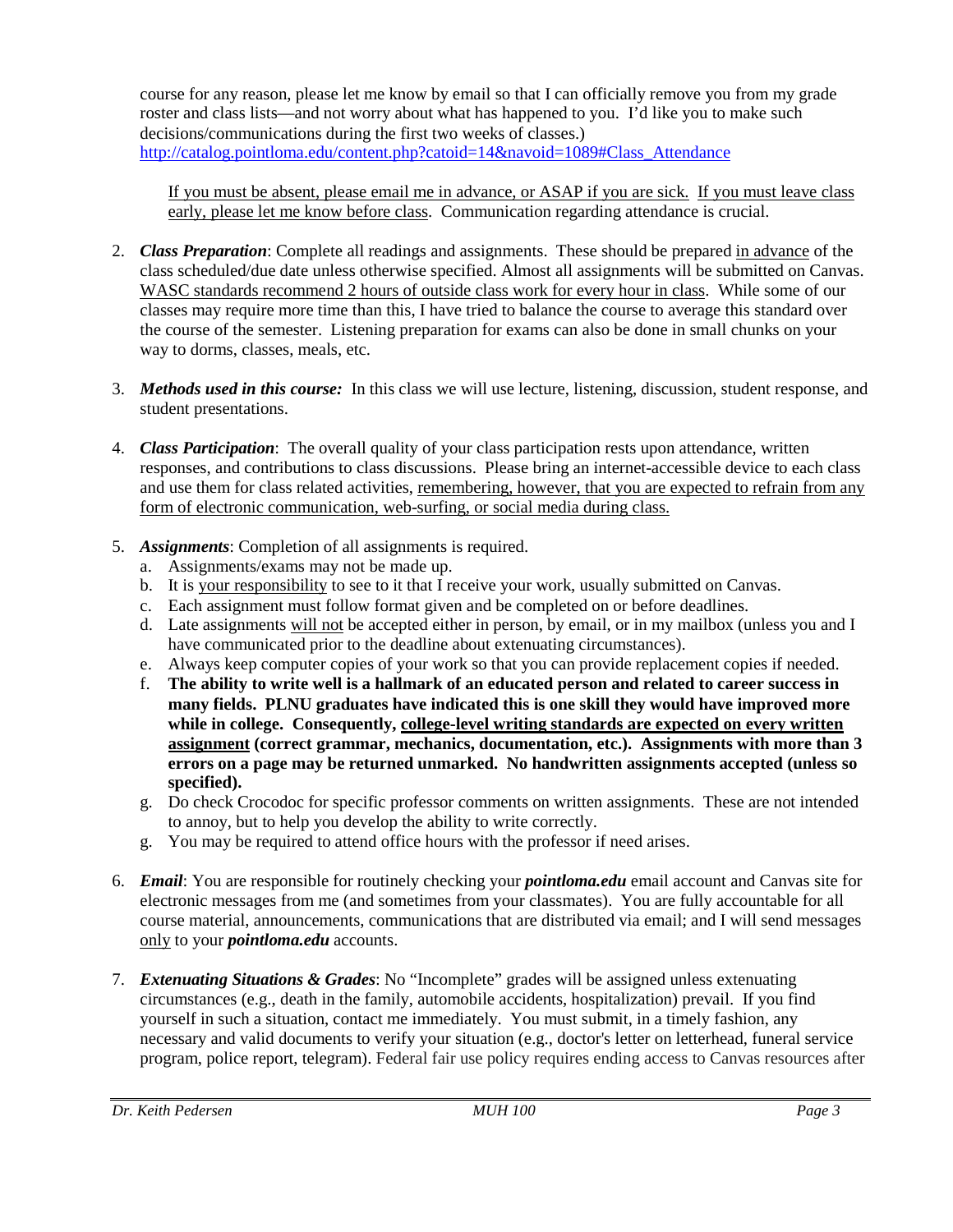three weeks. Instructors should keep this in mind when establishing incomplete grade resolution requirements and deadlines.

- 8. *Academic honesty*: Academic dishonesty is a serious offense in any academic institution. Moreover, in a Christian environment we believe one's character and honesty have spiritual and moral implications. Thus, cheating and plagiarism (any use of someone else's ideas or words without citing the source) will earn you an "F" for the written work in question, and may be grounds for failure in the course. (See *PLNU Catalog*.) Standards of honesty also apply to attendance: signing in for someone else or leaving after signing in is dishonest and will have consequences.
- 9**.** *Classroom Decorum*: Appropriate academic attire is required in all class sessions: this excludes sorority/fraternity rush and sexually suggestive (either in design or logo) or revealing attire. Additionally, please do not eat, drink from an open cup, or use the restroom during class. While I certainly understand emergencies, the loud slamming of the doors at the front of the class is very distracting from the learning environment.
- 10. *Instructor Availability*: The instructor will usually be available during the office hours listed on page 1. Making an appointment when possible will be appreciated. Other times may also be arranged if the listed times are unworkable.

# **ACADEMIC ACCOMODATIONS:**

While all students are expected to meet the minimum standards for completion of this course as established by the instructor, students with disabilities may require academic accommodations. At Point Loma Nazarene University, these students are requested to file documentation during the first two weeks of the semester with the Academic Support Center (ASC), located in the Bond Academic Center. This policy assists the University in its commitment to full compliance with Section 504 of the Rehabilitation Act and the Americans with Disabilities Act. Section 504 (a) prohibits discrimination against students with special needs and guarantees all qualified students equal access to and benefits of PLNU programs and activities. Once the student files documentation, the ASC will contact the student's instructors and provide written recommendations for reasonable and appropriate accommodations to meet the individual learning needs of the student.

## **COURSE EVALUATION:**

Your work will not be graded on a curve. A traditional US scale will be used (+ and – grades are divided at 7 and 3 points).

- **A** indicates exceptional work: 90+pts. (roughly 30% of students normally achieve this level)
- **B** indicates superior work: 80+pts. (roughly 40% of students normally achieve this level)
- **C** indicates acceptable work: 70+pts.
- **D** indicates minimally passing work: 60+pts.
- **F** indicates unsatisfactory work: 60>pts.

| Your grade will be based on the quality of your work in these areas:          | Points         |
|-------------------------------------------------------------------------------|----------------|
| 4 concert reports $(4 \times 5\%)$<br>$\bullet$                               | 20             |
| Desert Island Assignment<br>$\bullet$                                         |                |
| Quizzes/assignments<br>$\bullet$                                              | 15             |
| In class presentation<br>$\bullet$                                            |                |
| Midterm exam                                                                  | 25             |
| Final exam (cumulative)<br>$\bullet$                                          | $\frac{30}{5}$ |
| (In the examinations students will demonstrate their comprehension of         | 100            |
| musical terms and concepts and recognition of music presented in the course.) |                |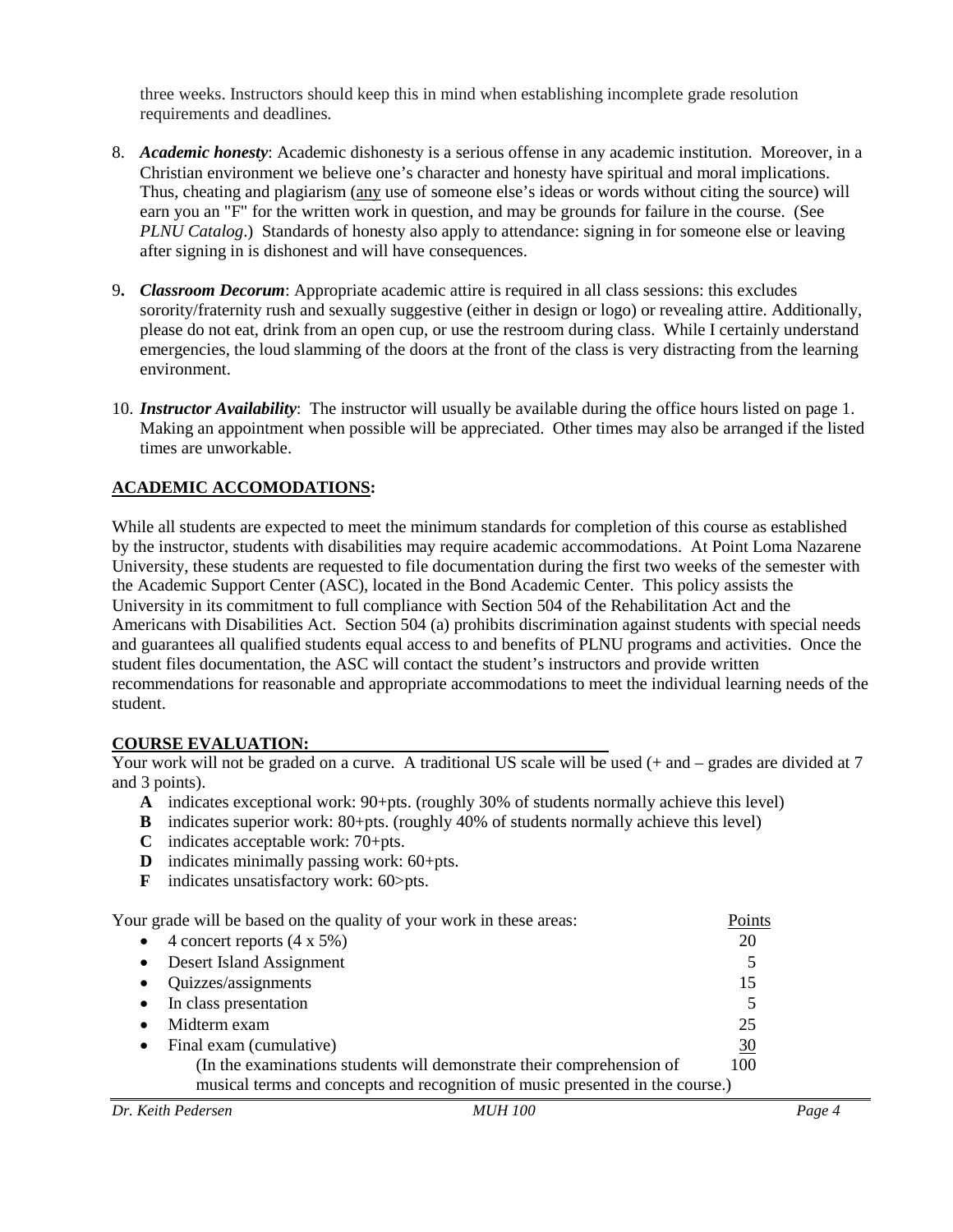To encourage active participation in music, students who perform in a PLNU Music Department ensemble will receive 10 extra points. There are numerous ensembles to choose from: Band (W 6-8:30), Orchestra (T-Th 5-6:30), Chorale (M-W 1:30-2:20), Choral Union (2nd Quad, T-Th 1:30-2:20 OR M; 7-9:30pm), Concert Choir and Point Loma Singers (1st Quad, MWF; 12:30-1:20; T-Th 1:30-2:20). **EXAMS:**

The exams will be primarily multiple-choice music-identification questions, along with a few terms from the following list to match with provided definitions. I will play 10-15 seconds of a section of a piece and you will be expected to identify the title of the work (including movement and form, if applicable) and the composer. The pieces will be chosen from the following list (1-25 for mid-term; 1-50 for final). These recordings can found at the Naxos site on the Phineas (PLNU library) web-site, on YouTube, or on recordings which can be purchased from text publishers.

**Listening Exam List** (please let me know if any of these YouTube links are taken down): **Midterm** (you will be expected to memorize the list as follows):

- 1. Hildegard, *[O rubor sanguinis](https://www.youtube.com/watch?v=g2j_t1o_g5U)* (Gregorian Chant); [https://www.youtube.com/watch?v=g2j\\_t1o\\_g5U](https://www.youtube.com/watch?v=g2j_t1o_g5U)
- 2. Machaut, *[Kyrie, Messe de Notre Dame](https://www.youtube.com/watch?v=5GgkAM8crbU)* (mass); *<https://www.youtube.com/watch?v=5GgkAM8crbU>* **0:00- 2:53**
- 3. Josquin, *[Ave Maria](https://www.youtube.com/watch?v=XaT3tcXZg0c)* (motet); *<https://www.youtube.com/watch?v=XaT3tcXZg0c>*
- 4. Palestrina, *Agnus Dei*; *[Missa Papae Marcelli](https://www.youtube.com/watch?v=QhJTMa8iq3I)* (mass); <https://www.youtube.com/watch?v=QhJTMa8iq3I>
- 5. Weelkes, *[As Vesta Was from Latmos Hill Descending](https://www.youtube.com/watch?v=95DJ7oqTWK8&list=RD95DJ7oqTWK8)* (madrigal); <https://www.youtube.com/watch?v=95DJ7oqTWK8&list=RD95DJ7oqTWK8>
- 6. Monteverdi, *Orfeo*, ["A l'amara novella" 7:17](https://www.youtube.com/watch?v=_7Wo-3DtI34) (opera recitative); "Tu se morte (opera arioso) [https://www.youtube.com/watch?v=\\_7Wo-3DtI34](https://www.youtube.com/watch?v=_7Wo-3DtI34) **8:03-10:33**
- 7. Strozzi, ["I want to die"](https://www.youtube.com/watch?v=avMPpDW-UFI) (chamber cantata aria; basso ostinato); <https://www.youtube.com/watch?v=avMPpDW-UFI> **0:00-4:00**
- 8. Purcell, *Dido and Aeneas*[, "When I am laid in earth"](https://www.youtube.com/watch?v=a9TAl3Bb1EU) (opera aria; basso ostinato); <https://www.youtube.com/watch?v=a9TAl3Bb1EU> **1:18-5:00**
- 9. Pachelbel, *[Canon in D](https://youtu.be/JvNQLJ1_HQ0)* (instrumental canon in 3 parts, plus *basso ostinato*); bass[\)https://www.youtube.com/watch?v=JvNQLJ1\\_HQ0](https://www.youtube.com/watch?v=JvNQLJ1_HQ0)
- 10. Vivaldi, *[Violin Concerto in E major, I](https://youtu.be/aFHPRi0ZeXE) Four Seasons, Spring* (violin concerto; ritornello); <https://www.youtube.com/watch?v=aFHPRi0ZeXE&feature=youtu.be> **00:24-3:24**
- 11. Bach, *[Brandenburg Concerto](https://www.youtube.com/watch?v=rnAcRm7IL74)* No. 5, I (concerto grosso; ritornello); <https://www.youtube.com/watch?v=rnAcRm7IL74> **00:00-8:52**
- 12. Bach, *[Organ Fugue in G minor](https://www.youtube.com/watch?v=PhRa3REdozw)* (organ fugue); *<https://www.youtube.com/watch?v=PhRa3REdozw>*
- 13. Bach, *[Wachet auf, ruft uns die Stimme,](https://www.youtube.com/watch?v=JCULWK4tNuc)* IV (sacred cantata chorus AAB); <https://www.youtube.com/watch?v=JCULWK4tNuc> **13:26-16:58**
- 14. Händel, *Water Music*[, Minuet & Trio](https://www.youtube.com/watch?v=UcknsYVgdkM&spfreload=1) (orchestral suite; binary); [https://www.youtube.com/watch?v=UcknsYVgdkM&spfreload=1](https://www.youtube.com/watch?v=UcknsYVgdkM&spfreload=1%20) **9:26-11:54** (you'll enjoy the opening introduction of the piece **0:00-***c.***4:00**
- 15. Händel, *Messiah*[, "Rejoice greatly"](https://www.youtube.com/watch?v=YnEk4r_V9hU) (oratorio aria); [https://www.youtube.com/watch?v=YnEk4r\\_V9hU](https://www.youtube.com/watch?v=YnEk4r_V9hU)
- 16. Händel, *Messiah*[, "Hallelujah" chorus](https://www.youtube.com/watch?v=__gnmuzq6HI) (oratorio chorus); [https://www.youtube.com/watch?v=\\_\\_gnmuzq6HI](https://www.youtube.com/watch?v=__gnmuzq6HI)
- 17. Haydn, [String Quartet, the "Emperor", II](https://www.youtube.com/watch?v=udPddgVKzLg) (string quartet; theme and variation); <https://www.youtube.com/watch?v=udPddgVKzLg>
- 18. Haydn, [Symphony No. 94, II](https://www.youtube.com/watch?v=9qu5XZYrME4) (symphony; theme and variations); <https://www.youtube.com/watch?v=9qu5XZYrME4>
- 19. Mozart, *[A Little Night Music](https://www.youtube.com/watch?v=Qb_jQBgzU-I)*, I (serenade; sonata-allegro); [https://www.youtube.com/watch?v=Qb\\_jQBgzU-](https://www.youtube.com/watch?v=Qb_jQBgzU-I)[I](https://www.youtube.com/watch?v=Qb_jQBgzU-I)
- 20. Mozart, [Symphony No. 40, I](https://www.youtube.com/watch?v=jzUJWDU_1Rg) (symphony; sonata-allegro); **00:00-7:47**  [https://www.youtube.com/watch?v=jzUJWDU\\_1Rg](https://www.youtube.com/watch?v=jzUJWDU_1Rg)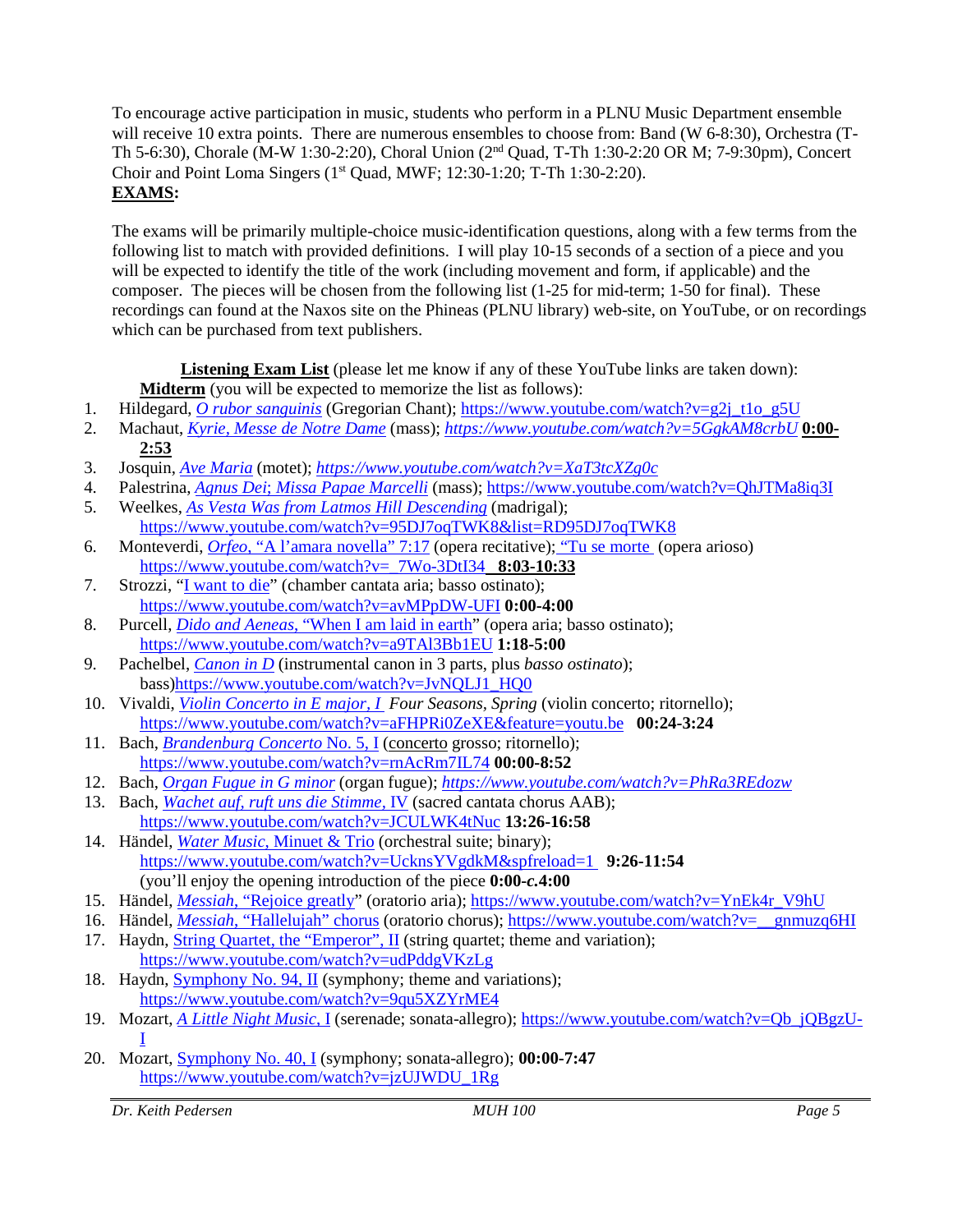- 21. Mozart, Piano [Concerto in A Major, K.488, Movement #1](https://youtu.be/LuesOjh038Q) (piano concerto; sonata-allegro); <https://www.youtube.com/watch?v=LuesOjh038Q>
- 22. Beethoven, "*[Moonlight"](https://www.youtube.com/watch?v=SrcOcKYQX3c)* Sonata, III (piano sonata; sonata-allegro); <https://www.youtube.com/watch?v=zucBfXpCA6s>
- 23. Beethoven, [Symphony No. 5, I](https://www.youtube.com/watch?v=7jh-E5m01wY) (symphony; sonata-allegro); [https://www.youtube.com/watch?v=7jh-](https://www.youtube.com/watch?v=7jh-E5m01wY)[E5m01wY](https://www.youtube.com/watch?v=7jh-E5m01wY) **0:00-8:00**
- 24. Beethoven, [Symphony No. 5, II](https://www.youtube.com/watch?v=7jh-E5m01wY) (symphony; theme and variations); [https://www.youtube.com/watch?v=7jh-](https://www.youtube.com/watch?v=7jh-E5m01wY)[E5m01wY](https://www.youtube.com/watch?v=7jh-E5m01wY) **8:00-18:54**
- 25. Beethoven, [Symphony No. 5, IV](https://www.youtube.com/watch?v=7jh-E5m01wY) (symphony; sonata-allegro); [https://www.youtube.com/watch?v=7jh-](https://www.youtube.com/watch?v=7jh-E5m01wY)[E5m01wY](https://www.youtube.com/watch?v=7jh-E5m01wY) **24:00-35:35**

# **Final is cumulative**

- 26. Schubert, *[Erlking](https://youtu.be/JS91p-vmSf0)* (art song; through composed); <https://youtu.be/JS91p-vmSf0>
- 27. Chopin, [Nocturne in C# minor](https://www.youtube.com/watch?v=o4Wf3lIWiUE) (nocturne); <https://www.youtube.com/watch?v=o4Wf3lIWiUE>
- 28. Mendelssohn, [Violin Concerto in E minor, I](https://youtu.be/K67o86CS5uo) (violin concerto; sonata-allegro); <https://youtu.be/K67o86CS5uo> **0:00-12:21**
- 29. Berlioz, *[Symphony fantastique,](https://youtu.be/cao6WyF-61s)* V (program symphony); [https://www.youtube.com/watch?v=cao6WyF-](https://www.youtube.com/watch?v=cao6WyF-61s&feature=youtu.be)[61s&feature=youtu.be](https://www.youtube.com/watch?v=cao6WyF-61s&feature=youtu.be)
- 30. Liszt, *[Transcendental Etude](https://youtu.be/NAc-GZ6CreE)* No. 8, "Wild Hunt" (piano etude); <https://youtu.be/NAc-GZ6CreE>
- 31. Verdi, *La Traviata,* ["Follie"](https://www.youtube.com/watch?v=4G_J_sPfQHM) I (opera recitative); [https://www.youtube.com/watch?v=4G\\_J\\_sPfQHM](https://www.youtube.com/watch?v=4G_J_sPfQHM) **0:00- 1:03**; and ["Sempre](https://www.youtube.com/watch?v=4G_J_sPfQHM) libre" (opera aria); **1:03-4:45**<https://youtu.be/cao6WyF-61s>
- 32. Bizet, *Carmen*, "*Habenera*" (opera aria); [https://www.youtube.com/watch?v=\\_8y1dj7bvjE](https://www.youtube.com/watch?v=_8y1dj7bvjE)
- 33. Puccini, *La Boheme*, "Che [gelida manina"](https://www.youtube.com/watch?v=OkHGUaB1Bs8) (opera aria); <https://www.youtube.com/watch?v=OkHGUaB1Bs8> **0:00-4:30**
- 34. Wagner, *[Tristan und Isolde, Liebstod](https://www.youtube.com/watch?v=RLoHcB8A63M)* (music drama); <https://www.youtube.com/watch?v=RLoHcB8A63M>
- 35. Brahms, [Violin Concerto in D, III](https://www.youtube.com/watch?v=Gk_e0C_Pnwo) (violin concerto; rondo) [https://www.youtube.com/watch?v=Gk\\_e0C\\_Pnwo](https://www.youtube.com/watch?v=Gk_e0C_Pnwo)
- 36. Tchaikovsky, *[The Nutcracker](https://www.youtube.com/watch?v=cGPB4AD8A6w)*, "Dance of the Reed Pipes" (ballet); <https://www.youtube.com/watch?v=cGPB4AD8A6w> <https://www.youtube.com/watch?v=Y9iDOt2WbjY>
- 37. Mussorgsky, *[Pictures at an Exhibition: The](file://socrates/users/kpederse/DATA/MY%20DOCUMENTS/PLNU/INTRO%20TO%20MUSIC/SYLLABI/Pictures%20at%20an%20Exhibition:%20The%20Great%20Gate%20of%20Kiev;%20https:/www.youtube.com/watch?v=b8gs4TozJbQ) Great Gate of Kiev*; [https://www.youtube.com/watch?v=b8gs4TozJbQ](file://socrates/users/kpederse/DATA/MY%20DOCUMENTS/PLNU/INTRO%20TO%20MUSIC/SYLLABI/Pictures%20at%20an%20Exhibition:%20The%20Great%20Gate%20of%20Kiev;%20https:/www.youtube.com/watch?v=b8gs4TozJbQ)
- 38. Debussy, *[Prelude to the Afternoon of a Faun](https://www.youtube.com/watch?v=Y9iDOt2WbjY)* (tone poem); <https://www.youtube.com/watch?v=Y9iDOt2WbjY>
- 39. Ravel, *[Bolero](https://www.youtube.com/watch?v=IsF53JpBMlk)* (ballet/orchestral movement); <https://www.youtube.com/watch?v=IsF53JpBMlk>
- 40. Stravinsky, *The Rite of Spring,* [Introduction and Scene I](https://www.youtube.com/watch?v=jF1OQkHybEQ) (ballet); <https://www.youtube.com/watch?v=jF1OQkHybEQ> **0:00-7:09**
- 41. Schoenberg, *Moonstruck Pierrot, [Madonna](https://www.youtube.com/watch?v=1DbGhbDJqM4)* (song cycle); *<https://www.youtube.com/watch?v=1DbGhbDJqM4>*
- 42. Gershwin, *[Rhapsody in Blue](https://www.youtube.com/watch?v=ss2GFGMu198)*(piano/orchestral movement); <https://www.youtube.com/watch?v=ss2GFGMu198>
- 43. Copland, *[Simple Gifts: Appalachian Spring](https://www.youtube.com/watch?v=FW-t9Lqa1rE)* (ballet); <https://www.youtube.com/watch?v=FW-t9Lqa1rE>
- 44. Zwilich, *[Concerto Grosso 1985,](https://www.youtube.com/watch?v=fmKTAKQFpkw)* III (concerto grosso); <https://www.youtube.com/watch?v=fmKTAKQFpkw>
- 45. Shostakovich, **Symphony No. 5, IV** (symphony; sonata-allegro); <https://www.youtube.com/watch?v=8GTIi6HKi2Y>
- 46. Orff, *[Carmina Burana](https://www.youtube.com/watch?v=EJC-_j3SnXk)* (scenic cantata); [https://www.youtube.com/watch?v=EJC-\\_j3SnXk](https://www.youtube.com/watch?v=EJC-_j3SnXk)
- 47. Varèse, *[Poème électronique](https://www.youtube.com/watch?v=iqxMgC7C3po)* (opening); <https://www.youtube.com/watch?v=iqxMgC7C3po>
- 48. Reich, *[Music for Mallets](https://youtu.be/rCiGDdEdrks)* (minimalism); <https://youtu.be/rCiGDdEdrks>
- 49. Armstrong, ["Willie the Weeper"](https://www.youtube.com/watch?v=qmjAwYyuxbg) (New Orleans jazz/Dixieland); <https://www.youtube.com/watch?v=qmjAwYyuxbg>
- 50. Mariachi Music, ["El Burro"](https://youtu.be/WV83Xa-scVg) (mariachi); <https://youtu.be/WV83Xa-scVg>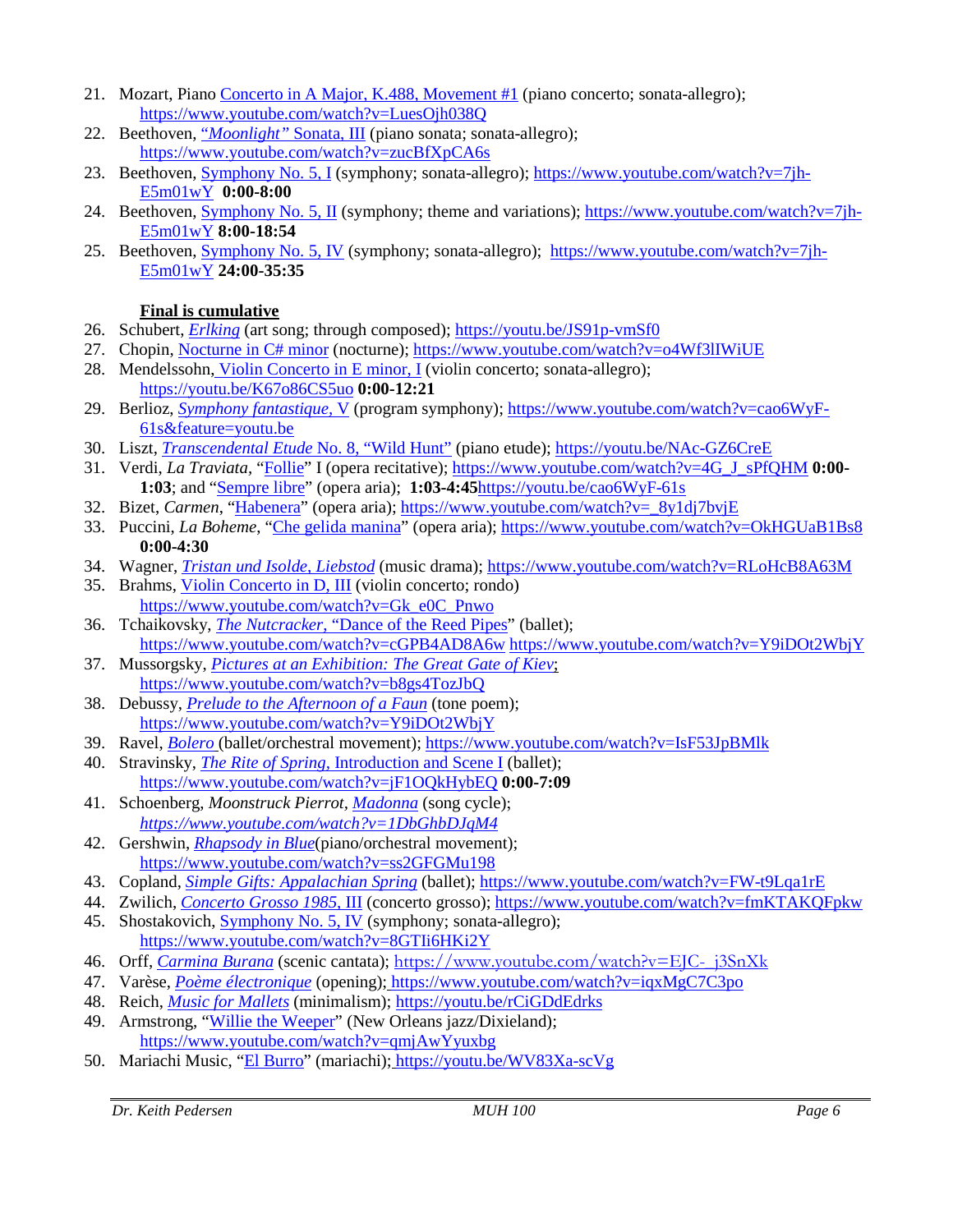#### **INTRODUCTION TO MUSIC <b>KEY WORDS LIST Dr. Keith Pedersen**

| Unity/repetition | diatonic      | ritardando   | modulation   | symphony            |  |
|------------------|---------------|--------------|--------------|---------------------|--|
| Variety/contrast | chromatic     | texture      | consonance   | string quartet      |  |
| color            | dynamics      | monophony    | dissonance   | variation           |  |
| timbre           | accent        | homophony    | suspension   | strophic            |  |
| melody           | rhythm        | polyphony    | seventh      | rondo               |  |
| scale            | forte         | counterpoint | opera        | theme and variation |  |
| tonality         | piano         | imitation    | libretto     | concerto            |  |
| key              | tempo         | harmony      | recitative   | program music       |  |
| major scale      | ritard        | chord        | aria         | absolute music      |  |
| minor scale      | meter         | triad        | cantata      | avant garde         |  |
| sharp            | measure (bar) | Tonic        | oratorio     | tone cluster        |  |
| flat             | syncopation   | Dominant     | Da capo aria | atonal              |  |

(boldface does not signify importance; it is used only to help group terms together)

It will be important to be able to list the names, dates and 2-3 major composers from each historical style period.

#### **DESERT ISLAND ASSIGNMENTS:**

Each student will be expected to present one "Desert Island" project. That is, you will email instructor a link to a recording of the one song you would take with you if you were marooned on a desert island. You will explain to the class why this song is important to you and then play it for us. As we develop vocabulary and concepts during the course, you may comment on these ideas as they relate to your chosen piece. The total presentation shouldn't need to be more than 5-6 minutes long. We will plan on two reports each class according to the schedule accessible via the link in the assignment on Canvas.

#### **IN CLASS PRESENTATION:**

Each student will participate in a group presentation of one of the assigned pieces on our Listening List to the class. We will develop vocabulary and concepts during the class, and you may use these ideas as they relate to your chosen piece. The total presentation shouldn't need to be more than 10-15 minutes long, including listening to the work (or a portion if it is longer than 6 minutes). It may stretch out if it leads to an interesting discussion. We will plan on about 1-2 presentations each class according to the schedule we will set. See Canvas assignment and rubric for expectations.

#### **CONCERT REPORTS:**

You are asked to give 4 reports of art music performances given by the PLNU Music Department (most start at 7:30), San Diego Symphony, La Jolla Chamber Orchestra, San Diego Opera, or other similar college or professional musical organizations. The Music Department sponsors Monday afternoon Student Recitals as part of the requirements for music students; these recitals may NOT be used for concert reports. **Late reports will not be accepted**. Your honest response will make the assignment more meaningful.

```
REQUIRED CONCERTS (choose 2 out of following 3):
   Friday, March 24: Point Loma Singers Homecoming Concert (7:30), Crill
   Saturday, April 8: Vocal Jazz Festival (7:30), Crill
   Sunday, April 23: Choral Union—Vivaldi's Gloria (3:00), Crill
RECOMMENDED CONCERTS:
```
*Dr. Keith Pedersen MUH 100 Page 7*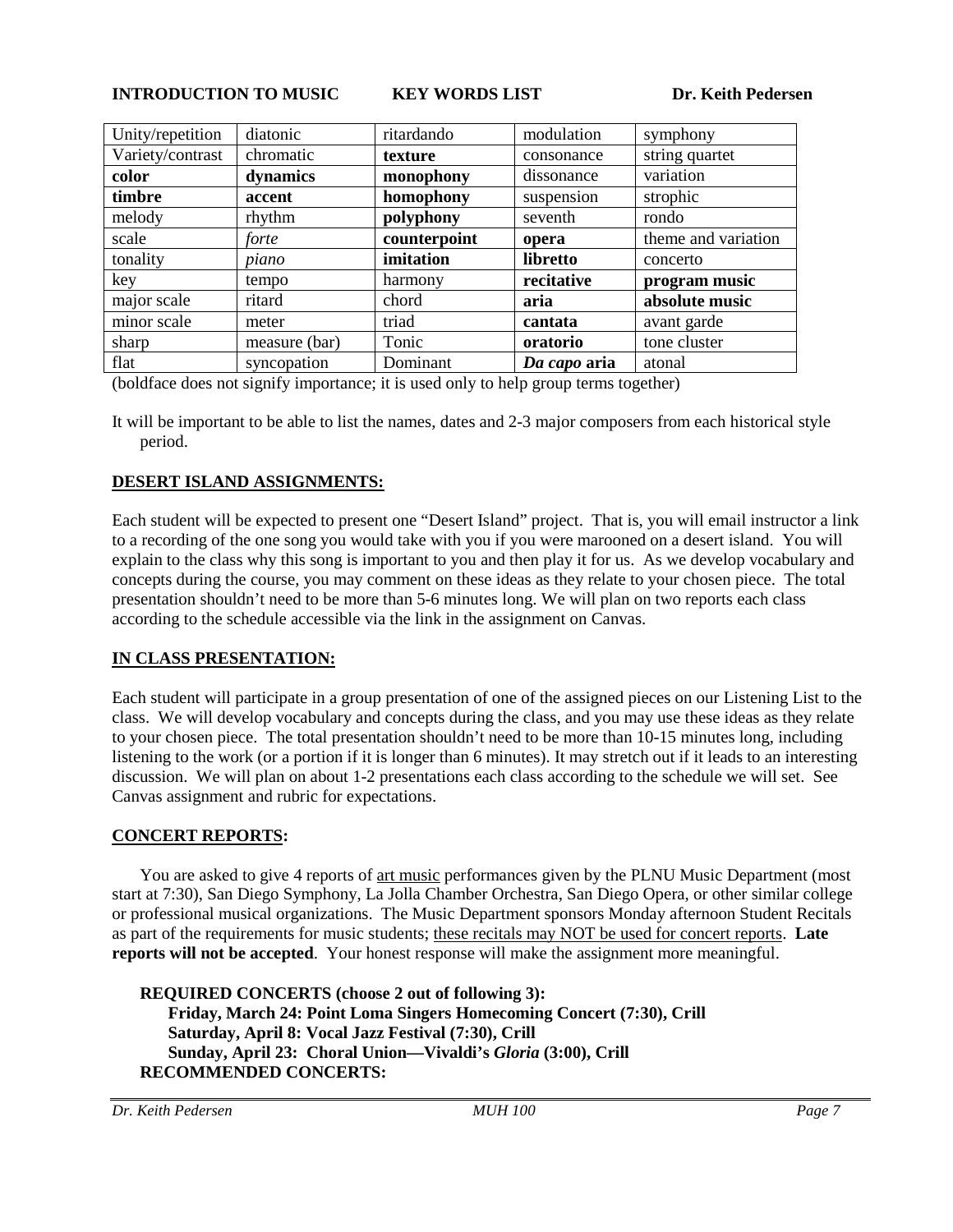#### **See PLNU Music Department calendar<http://www.pointloma.edu/music/events> See also San Diego Symphony, La Jolla Chamber Orchestra, San Diego Opera, Bach Collegium San Diego or other similar college or professional musical organizations**

#### **Submit a written plan for concerts by 1/25: 1) name of concert, 2) performers, 3) date, 4) time and 5) location.**

. In prose, the report should include the title and composer of major works performed (or a few smaller works you choose to focus on), the name of the performing group, a description of the performing group, and the date, time and location of the performance. Describe your impression/response to the performance and music heard. The following questions may be used as guides (you are not limited to these questions). Did you like a particular work? Why or why not? Was the performance good, interesting, exciting, or emotionally engaging? Was the experience the same or different from what you expected? How? Were there elements of the performance that raised questions in your mind? What was the most significant aspect of the performance? The report should be 1-2 pages (250-350 words), double spaced, and include your name, instructor's name, course number and section, and date. College writing standards are expected (more than 3 errors on a page may result in no grade.) Upload to Canvas by the assigned date.

#### Websites/Resources:

The course will be based on the BBC production of Howard Goodall's two series: *How Music Works* and *The Story of Music.* Links will be provided in quizzes.

[http://www.ted.com/talks/benjamin\\_zander\\_on\\_music\\_and\\_passion](http://www.ted.com/talks/benjamin_zander_on_music_and_passion)

This video may just change how you listen to music forever.

<http://pointloma.naxosmusiclibrary.com/login>

Free internet access to half-a-million musical recordings.

NEW GROVE DICTIONARY OF MUSIC AND MUSICIANS

[http://www.pointloma.edu/RyanLibrary/Databases\\_\\_Find\\_Articles\\_.htm](http://www.pointloma.edu/RyanLibrary/Databases__Find_Articles_.htm)

Select "Grove Music Online" (you must click the red text first if you are accessing from outside the library). Better yet, check out the volumes at the library (great pictures). [http://music.wadsworth.com](http://music.wadsworth.com/) – access to textbooks and recordings for similar courses

[http://www.jsbach.org](http://www.jsbach.org/) - a wonderful site full of information on Bach. High

quality site – the best on any composer.

#### **Movies about Composers/Musicians**

While not always factually accurate (it is Hollywood, after all), these movies can often give a wonderful sense of the life, cultural context, and especially the music of these composers in a way that brings to life these remarkable and talented individuals. (I trust our students can discern that, while each film is an artistic portrayal of music and the lives of musicians, not all scenes they contain reflect values espoused by the professor.)

- *Amadeus* (1984), Warner Bros. A fanciful retelling of the life of the most famous prodigy of them all, W A Mozart. Even if the premise of the plot is false, this winner of 8 Academy Awards beautifully and spectacularly captures the spirit and feel of the Classical era and its music.
- *Immortal Beloved* (1994), Columbia Pictures. The search for an anonymous "Immortal Beloved" tells some of the story of the personal challenges of the adult life of the most colossal figure in classical music, Ludwig von Beethoven.
- *Impromptu* (1991), Sovereign Pictures. A Hollywood version of the very real romantic relationship between the female writer George Sand and the master of the piano, Frederic Chopin.